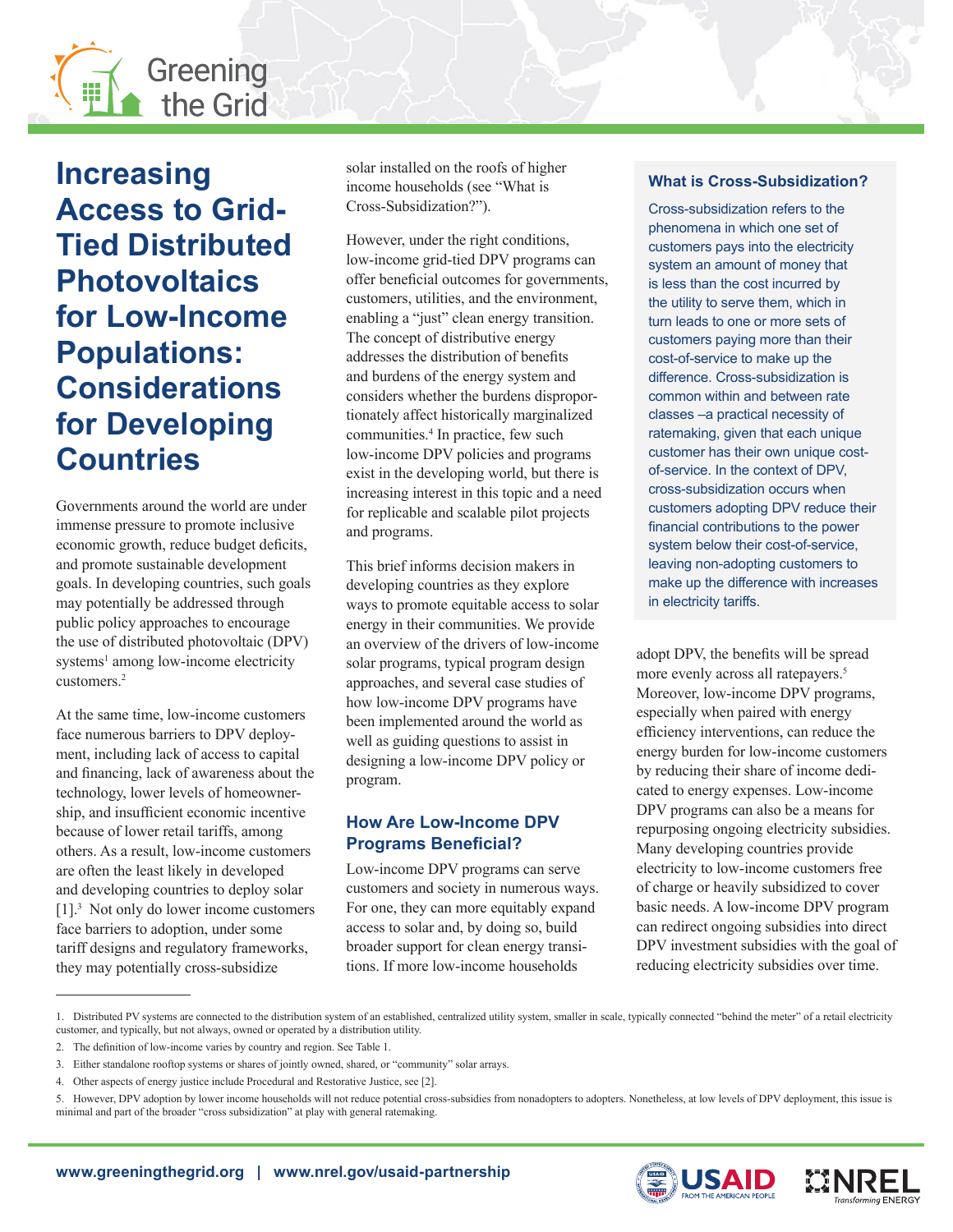# **How Are Low-Income DPV Programs Typically Designed?**

Low-income DPV programs typically take one of the following two approaches:

- Increasing credit and financing options to low-income communities for DPV installation
- Providing direct incentives that subsidize all or part of the cost for a DPV system or a share of a community solar system.<sup>6</sup>

In either approach, policymakers must consider how a low-income DPV program will be funded (e.g., ratepayer funding, existing government funds, a development bank, or private investment) and the pros and cons associated with each of these funding pathways. Other program design factors, such as eligibility, should also be considered (see **Table 1**).

## **Table 1. Considerations for Designing a Low-Income DPV Policy or Program**

| assistance.                                                                                                                                                                                                                                                                                                                                                                                                                                                                                   |
|-----------------------------------------------------------------------------------------------------------------------------------------------------------------------------------------------------------------------------------------------------------------------------------------------------------------------------------------------------------------------------------------------------------------------------------------------------------------------------------------------|
| How much of a subsidy is needed for low-<br>Understanding the level of financial assistance that is sufficient for a low-income<br>income households to adopt solar?<br>household to adopt solar informs program and incentive design.                                                                                                                                                                                                                                                        |
| How can low-income DPV be paired with<br>Energy efficiency and DPV, together, can reduce customer electricity consumption and<br>efficiency programs to result in meaningful<br>costs.<br>energy burden reduction?                                                                                                                                                                                                                                                                            |
| What consumer protections are needed to<br>Low-income customers can be unfamiliar with solar products and are often the target<br>ensure low-income customers are not sold<br>of scams and exploitation, making strong consumer-protection measures critical for<br>inferior products?<br>this population.                                                                                                                                                                                    |
| Where do low-income customers typically live<br>(e.g., single-family versus multifamily home,<br>These characteristics may influence whether an individual rooftop DPV program or<br>rented or owned property) and are buildings<br>community-based shared solar program is more appropriate.<br>suitable for DPV (e.g., roof structure,<br>orientation)?                                                                                                                                     |
| Can a low-income solar program involve<br>Large corporations and other large energy users may collaborate on DPV projects<br>large corporate consumers or other entities<br>that benefit low-income customers. These "anchor tenants" can subscribe to a large<br>in supporting low-income communities?<br>portion of a community solar project, de-risking the project.                                                                                                                      |
| A low-income DPV program can target those who already receive electricity subsidies,<br>Can low-income solar programs target<br>customers that are most highly subsidized<br>converting ongoing subsidies into a one-time DPV investment subsidy. <sup>7</sup> It is important<br>(e.g., residential, low-income, agricultural) in<br>to explore how customers are subsidized (e.g., by other ratepayers, the state, or both)<br>a particular region?<br>and how to secure upfront financing. |
| Community solar, also known as shared solar or solar gardens, is a DPV deployment<br>Is community solar an appropriate model to<br>benefit low-income communities?<br>model that allows customers to buy or lease part of a larger, offsite, shared solar PV<br>system [3].                                                                                                                                                                                                                   |

<sup>6.</sup> Sometimes, access alone is sufficient to increase low-income solar adoption because customers can subscribe to small amounts of DPV while taking advantage of the economies of scale.





<sup>7.</sup> It is important that a solar program not be used to move nonsubsidized customers into a subsidized rate. A large energy consumer could install DPV capacity to bring that customer down to a subsidized rate, which increases the burden to the utility.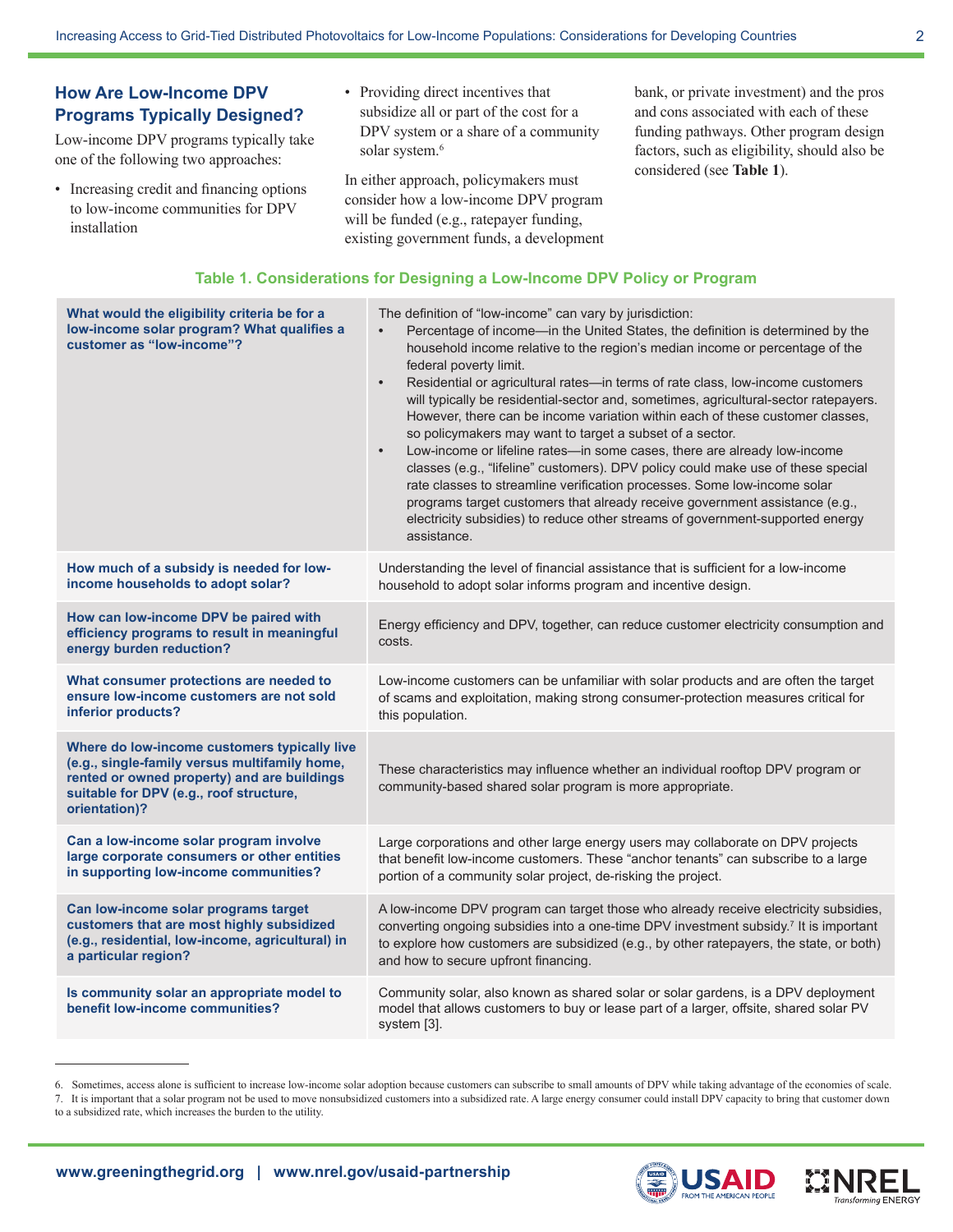### **Low-Income DPV Programs from Around the World**

The following case studies demonstrate how low-income DPV programs have been implemented in three countries. These examples demonstrate how low-income DPV programs aim to expand the benefits of solar to low-income communities, reduce their energy burden, and reduce existing government energy subsidies.

## **Mexico: The "Solar Bonus" To Reduce Total Net Energy Consumption and Government Subsidies**

In Mexico, the central government's Secretariat of Finance and Public Credit heavily subsidizes electricity rates for lowuse residential and agricultural customers, creating a financial strain on the national budget and reducing the economic attractiveness of customer-sited solar. Subsidized electricity tariffs are paid by 98% of residential users; on average, they pay 46% of the cost of electricity service. These residential electricity subsidies represent approximately 0.4% of Mexico's GDP [4]. The proposed "Solar Bonus" [5] mechanism developed by the nongovernmental organization Iniciativa Climática de México (ICM) would provide an upfront financial incentive to customers to install a DPV system to reduce their total net energy consumption with the aim of deploying clean energy, reducing low-income energy burdens, and reducing subsidy payments by the central government. The subsidized customer would still pay an electricity bill, but at a fraction of the cost of their original bills. Essentially, the central government of Mexico would repurpose existing electricity subsidy funding and instead supply that funding upfront for the rollout of DPV systems. According to a study conducted by ICM, avoided monthly electricity subsidy payments would pay back the initial Solar Bonus capital expenditure in approximately 7 years. This concept has not been implemented to date, largely due to challenges securing funding for the upfront incentive.

## **India: States Experiment with Low-Income Solar Pilots [6]**

The Indian state of Andhra Pradesh has two programs dedicated to encouraging rooftop solar adoption among low-income, subsidized domestic consumers whose consumption is between 100 and 200 units of electricity a month. The state distribution utility, Eastern Power Distribution Company of Andhra Pradesh Limited, has proposed one customer-owned rooftop model using net metering and a second developer model using gross metering. Both models were approved by the state regulator in 2020 [7]; implementation began in mid-2021 [8].

Under the customer-owned/net-metering model, the distribution company (DISCOM), on behalf of participating customers, organizes bulk purchasing of PV systems, negotiates with and selects a vendor, while also facilitating access to financing (i.e., bank loans) for the 70% of the capital cost that remains after 30% is covered by capital financial assistance offered by India's Ministry of New and Renewable Energy. The DISCOM collects monthly loan installments directly from the customer, along with the monthly utility bill, and remits that payment to the bank. By playing this facilitator role, the DISCOM aims to remove barriers to financing and selection of qualified solar installers.

Under the developer/gross-metering model, the DISCOM competitively selects a developer to supply power for 25 years to the DISCOM; customers would be financially compensated for leasing their rooftop space.

## **United States: Subsidies To Increase Efficiency and Lower Energy Bills**

In the United States, federal and state governments manage programs that have been leveraged to deploy solar for low-income populations. Implementation can vary widely by state. Some programs include:

#### **Low-Income Home Energy Assistance Program (LIHEAP)**

LIHEAP distributes federal funds to states and federally recognized tribes to help eligible families with costs associated with home energy bills, energy crises, and weatherization. For example, in 2010, California used \$14.7 million in LIHEAP funds, combined with other funding sources, to install nearly 1,500 PV systems on low-income single and multifamily housing as part of its Solar for All California pilot program [9]. Evaluations of the program estimate that low-income households saved from 26%–86% on energy bills after the installation of PV through this program [10].

#### **Weatherization Assistance Program (WAP)**

Similarly, WAP, a federal program, enables low-income families to permanently reduce their energy bills by making their homes more energy efficient. Weatherization improvements (e.g., weather stripping, heating and cooling system upgrades, and insulation) are free for eligible program participants provided they pass a costeffectiveness test. Some states, such as California and Colorado, draw upon WAP funds (often in conjunction with LIHEAP and other funds) to deploy solar installations for eligible customers at no cost [11]. Other states generate funds for low-income solar programs through dedicated utility bill charges for customers.

#### **Community Solar**

States are addressing low-income customer access to solar through community solar programs—a business model in which multiple customers own a portion of a large, offsite solar project and receive bill credits for their share of solar generation virtually (for more information, see NREL's Community Solar website). In some cases, states require community solar to serve low-income households [12].